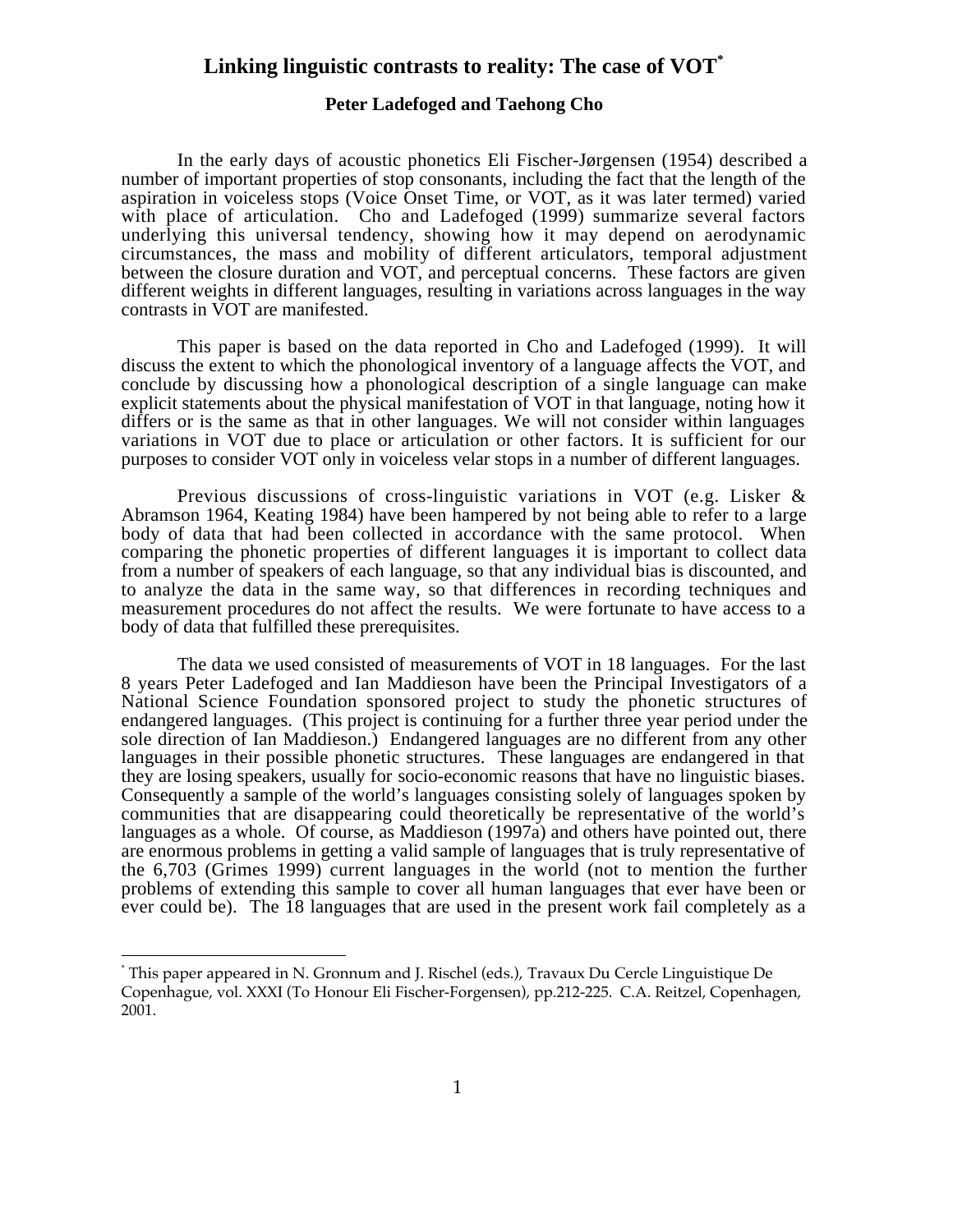representative sample of possible languages. But they are diverse enough to be at least indicative of the range of VOT that can be found.

The 18 languages in the data set represent 12 different language families as shown in Table 1. Most of the languages are spoken by a comparatively small number of speakers, but Navajo and Apache are fairly widely spoken. Navajo is not an endangered language, but it was investigated in the same way as the other languages. Jalapa Mazatec is also not dying rapidly. It is spoken by nearly all the inhabitants of Jalapa de Diaz in Mexico, including the children. It is endangered in the sense that it is changing rapidly due to the influence of Spanish. Many distinctions are no longer made by younger speakers. Scottish Gaelic may be spoken by 70,000 people, as we have been told, but it is clearly an endangered language, spoken by very few young people. Eastern and Western Aleut are closely related, but they have a number of phonological differences.

Table 1. Languages in the data set.

| LANGUAGE        | <b>FAMILY</b> | <b>LOCATION</b>        |
|-----------------|---------------|------------------------|
| Aleut (Eastern) | Eskimo-Aleut  | Alaska, U.S.A.         |
| Aleut (Western) | Eskimo-Aleut  | Alaska, U.S.A.         |
| Apache          | Athabaskan    | Arizona, U.S.A.        |
| Banawá          | Arawan        | Northern Brazil        |
| Bowiri          | Niger-Congo   | Ghana                  |
| Chickasaw       | Muskogean     | Oklahoma, U.S.A.       |
| Dahalo          | Cushitic      | Kenya                  |
| Defaka          | Niger-Congo   | Nigeria                |
| Gaelic          | Indo-European | Scotland, U.K.         |
| Hupa            | Athabaskan    | California, U.S.A      |
| Jalapa Mazatec  | Otomanguean   | Mexico                 |
| Khonoma Angami  | Tibeto-Burman | Nagaland, India        |
| Montana Salish  | Salishan      | Montana, U.S.A.        |
| Navajo          | Athabaskan    | New Mexico, U.S.A.     |
| Tlingit         | Athabaskan    | Alaska, U.S.A.         |
| Tsou            | Austronesian  | Taiwan                 |
| Wari'           | Chapacuran    | Northern Brazil        |
| Yapese          | Austronesian  | <b>Western Pacific</b> |
|                 |               |                        |

The recordings of these 18 languages were made in the field in a standardized way by one or other of the two Principal Investigators, Peter Ladefoged and Ian Maddieson, with the exception of the Hupa data, which were recorded by Matthew Gordon, at that time a graduate student in the UCLA Phonetics Lab. Material illustrating the full range of segmental contrasts in each language was recorded, but in this paper we will refer only to the data on voiceless unaspirated and voiceless aspirated velar stops. These stops were always recorded in initial position in citation forms of contrasting words before a non-high vowel. It is arguable that this is not the most appropriate data in that it does not reflect natural utterances in the languages. We thought, however, that it was preferable to ensure unity of style across languages, even at the expense of naturalness.

Several speakers of each language were recorded using high quality equipment. All the speakers were adult native speakers who used the language in their daily life. As noted above, most of the languages investigated are moribund (the children no longer speak them), but all our speakers were completely fluent. The recordings were all analyzed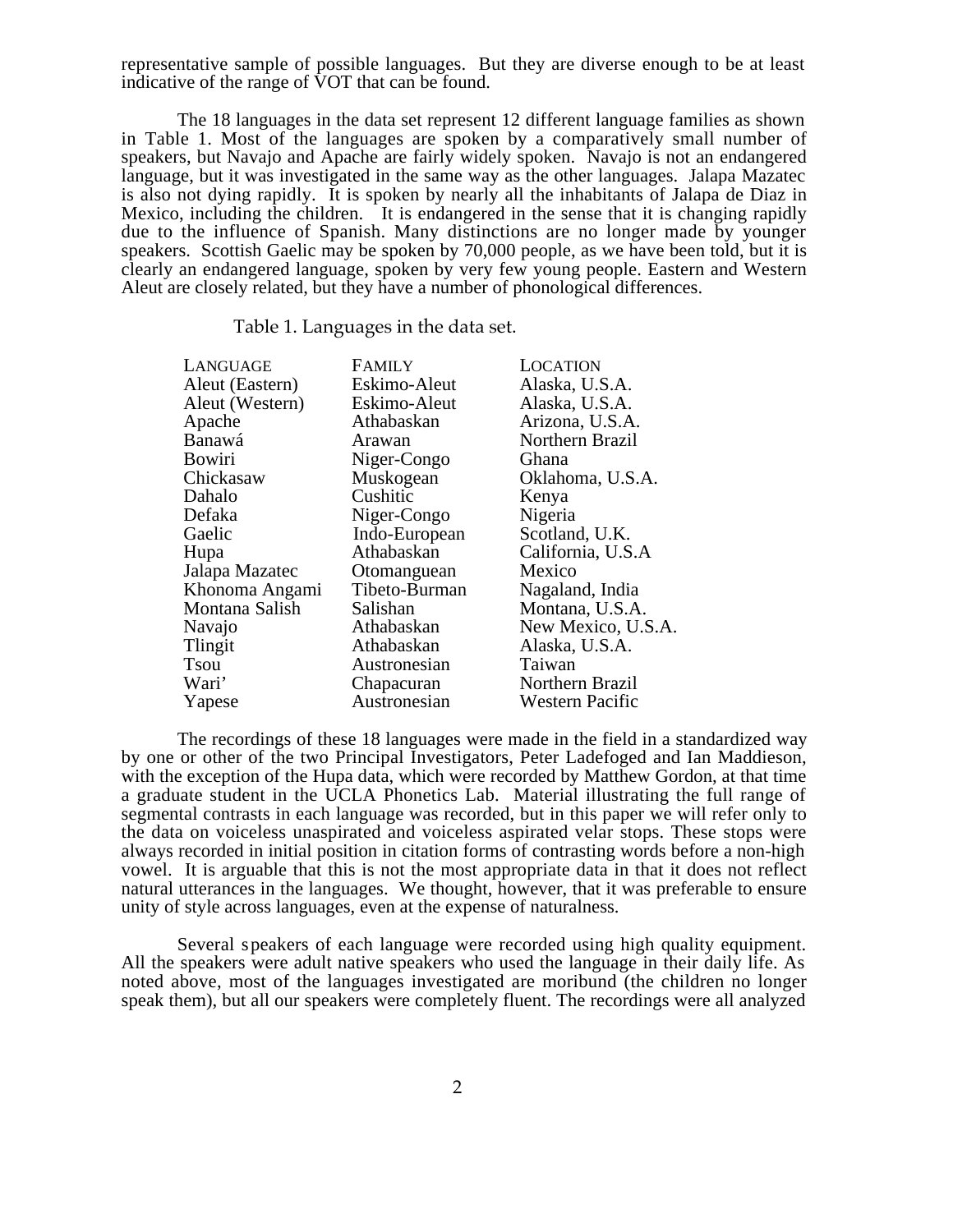by Research Associates in the UCLA Phonetics Lab in the same way (for details see Cho and Ladefoged, 1999). The differences between languages that emerged are almost certainly not artifacts of the slight differences in the circumstances in which the recordings were made, nor are they due to variations in the measurement techniques of the graduate students who worked on this project, all of whom were closely supervised and trained in the same way. We can conclude that the data reflect real differences between languages.

Figure 1 shows the mean VOT of the velar stops in these 18 languages. If a language contrasts aspirated and unaspirated velar stops, both values are shown, so that there are 25 columns of mean values. There is a very wide range of values, going from20 ms for the Khonoma Angami voiceless unaspirated stops to 154 ms for the Navajo aspirated stops. The lower of these figures is not unexpected; voiceless velar stops are known to have some voicing lag, so it is no surprise that the lowest value recorded in the data set is significantly greater than zero. But, to those unfamiliar with Navajo, the value of 154 ms for aspirated velar stops may seem excessive — almost as if it were an artifact. It is not. As listeners to the language can attest, aspiration is a very salient feature of Navajo speech.



Figure 1. Mean VOTs (ms) for voiceless velar stops in 18 languages. (Values for voiced velar stops are not shown.)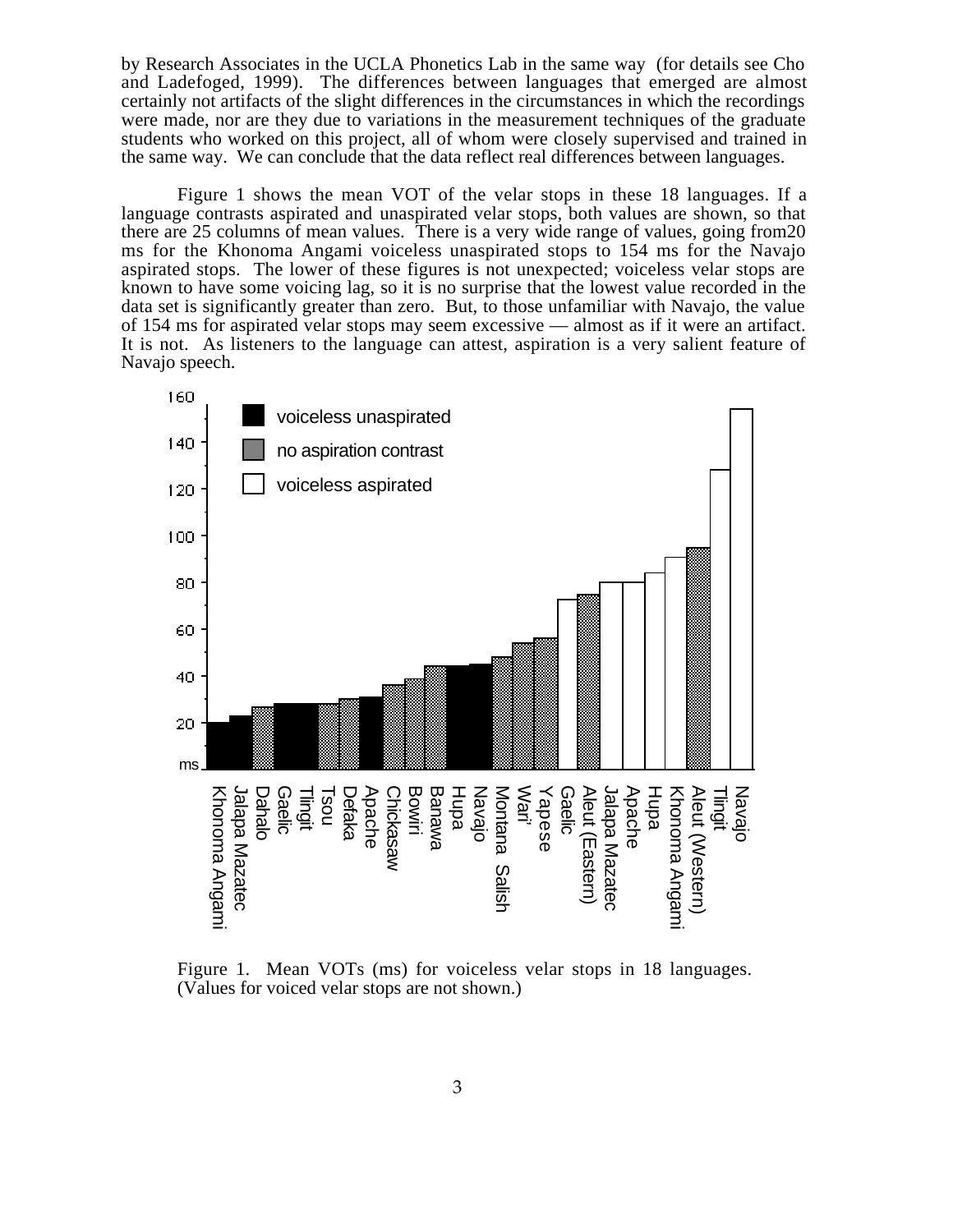Before discussing the data in detail, we must consider the set of oppositions that occurs among these velar stops in each language. The fact that in some languages there is only a single velar stop, while in others there are two, and in yet others three, might be expected to influence the VOT chosen by each language. If there is no need to make a perceptual distinction between two sounds, then one might expect a language to use the simplest articulatory gesture, what Docherty (1992) has called the low-cost option. This simplest gesture — whatever it is — is presumably the same for all human beings. So one might expect all languages that have only one velar stop to use the same gesture. When there is more than one voiceless velar stop, then each of them must be kept distinct and something other than the low-cost option will have to be used. It is important, therefore, to consider the phonological oppositions. The contrasts within each language are shown in Table 2. We have omitted labialized velars, considering them to be irrelevant to the present discussion of VOT. But we have included information on ejectives, as these sounds are perceptually similar to velar stops that are distinguished simply by VOT. None of the languages in the sample has distinctions due to variations in phonation type, such as creaky voice or breathy voice. The symbols used are those chosen by the authors of the individual studies.

Table 2. The contrasting velar stops (not including labialized stops) that occur in each of the 18 languages.

| LANGUAGE        | <b>CONTRASTING</b>        | <b>SOURCE</b>              |
|-----------------|---------------------------|----------------------------|
|                 | <b>VELAR STOPS</b>        |                            |
| Aleut (Eastern) | <b>k</b>                  | Cho et al. 1997            |
| Aleut (Western) | $\bf k$                   | Cho et al. 1997            |
| Apache          | $k, k^h, k^h$             | Gordon et al. 2000         |
| Banawá          | $\bf k$                   | Ladefoged et al. 1997      |
| <b>Bowiri</b>   | k, g                      | Maddieson p.c.             |
| Chickasaw       | $\bf k$                   | Gordon et. al. 1997        |
| Dahalo          | k, g                      | Maddieson et al. 1993      |
| Defaka          | k, g                      | Shryock, et al. 1996       |
| Gaelic          | $k, \bar{k}^h$            | Ladefoged et al.1997       |
| Hupa            | $k, k^h, k^h$             | Gordon, 1996               |
| Jalapa Mazatec  | $k, k^h$                  | Silverman et al. 1995      |
| Khonoma Angami  | k, g                      | Blankenship et al. 1993    |
| Montana Salish  | $\mathbf{k}, \mathbf{k'}$ | Flemming et al. 1994       |
| Navajo          | $k, k^h, k^h$             | McDonough & Ladefoged 1993 |
| Tlingit         | $k, k^h, k^h$             | Maddieson et al. 1996      |
| <b>Tsou</b>     | $\bf k$                   | Wright & Ladefoged 1997    |
| Wari'           | $\bf k$                   | MacEachern et al. 1997     |
| Yapese          | k, k', g                  | Maddieson 1997b            |

There are six languages in the set that have only one velar stop. In none of them is this stop voiced, so, quite understandably from a phonological point of view, the authors of the original studies have represented each of these stops by the symbol **k.** But from a phonetic point of view, these stops vary considerably. Some might well be considered phonetically aspirated stops, and the others unaspirated. Both forms of Aleut have stops that are among the most aspirated in the set. The other four languages that have only a single velar stop, Banawá, Chickasaw, Tsou and Wari', vary in their choice of VOT, Tsou being among the lower group and Wari' among the higher. None of these six languages needs to make a perceptual distinction between two sounds, and they might all be expected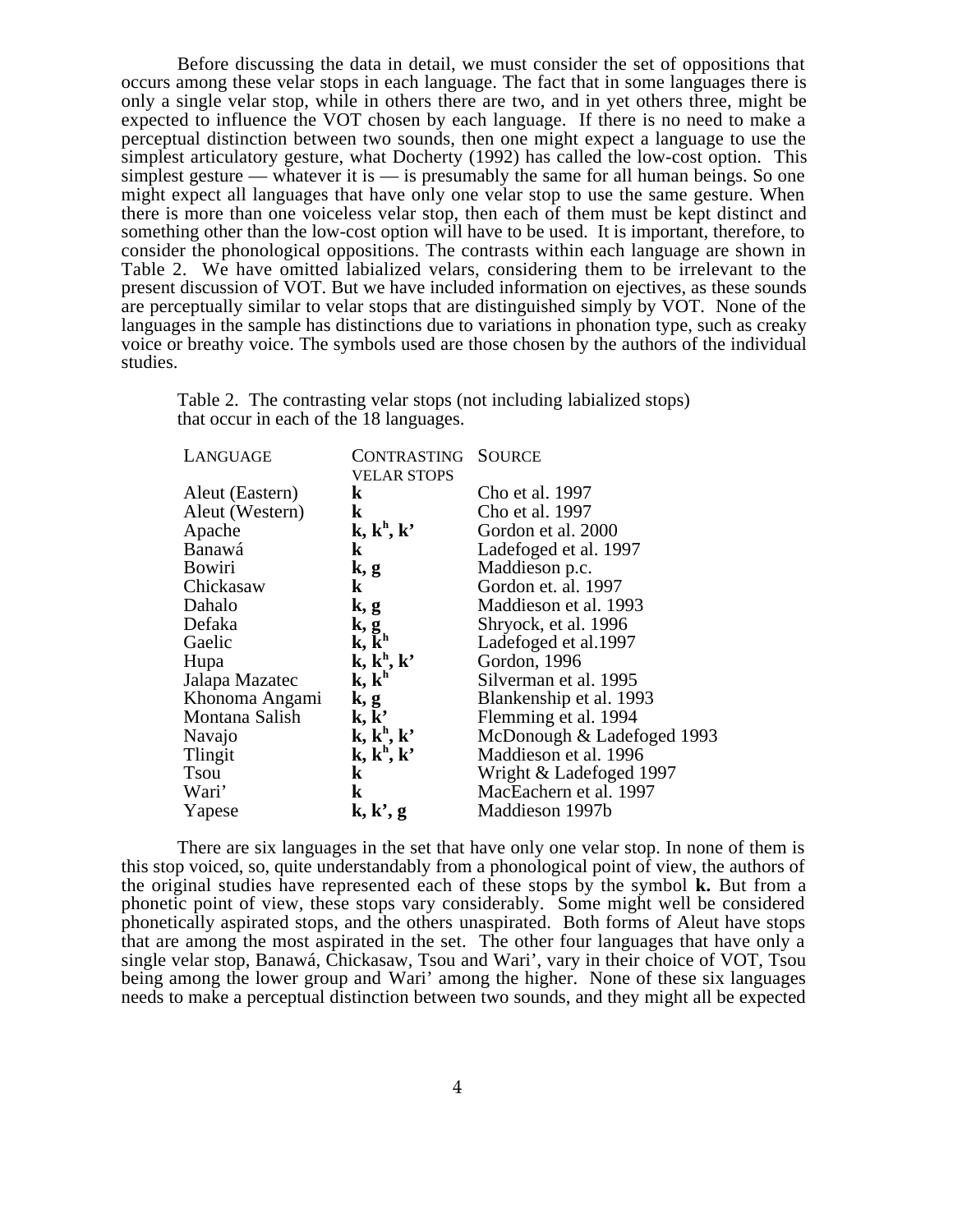to use the simplest articulatory gesture. But the data show that they do not necessarily choose the same simplest, low-cost, articulation.

There are only four languages, Bowiri, Dahalo, Defaka and Khonoma Angami, that have what those with a European bias might consider to be the typical velar contrasts, **k** vs **g**. A fifth, Yapese, has this contrast plus an ejective. We do not have adequate data on the voiced stops in these five languages (except that we know that they all have some voicing during the stop closure), so we cannot say which of them are more like French, with a contrast between a fully voiced stop and a voiceless unaspirated stop, and which more like English, with a contrast between a partly voiced stop and an aspirated stop.

In our pursuit of the distinction between voiceless unaspirated and aspirated stops, we can consider all 11 languages that have a single voiceless velar stop that has, from a phonetic point of view, to be called voiceless unaspirated or aspirated. When describing these languages we do not need to make the distinction for phonological reasons, but we must, within the usual techniques of phonetic description, say that these stops fall into the one phonetic category or the other. The VOT's for these 11 languages are represented by the gray columns in Figure 1. Where should we draw the line for the phonetic boundary between voiceless unaspirated stops and aspirated stops? If we look at the data in Figure 1 it might appear as if we could draw it after Banawá. But if we remove the distraction of the data from languages that contrast voiceless unaspirated and aspirated stops, and look at languages that have just one voiceless stop, as in Figure 2, the answer is not so obvious. There is a steady increase in VOT, and no obvious way of dividing the data into two phonetic categories until we get to Eastern and Western Aleut, both of which clearly have aspirated stops. The difference between Banawá and Montana Salish, the dividing line suggested by the data in Figure 1, is smaller than that between Banawá and Bowiri, and that between Montana Salish and Wari'. There is a smooth increase in VOT, and we can make only an arbitrary decision about which languages have voiceless unaspirated stops, and which have aspirated stops.



Figure 2. The 11 languages in the sample that do not distinguish voiceless unaspirated and aspirated stops.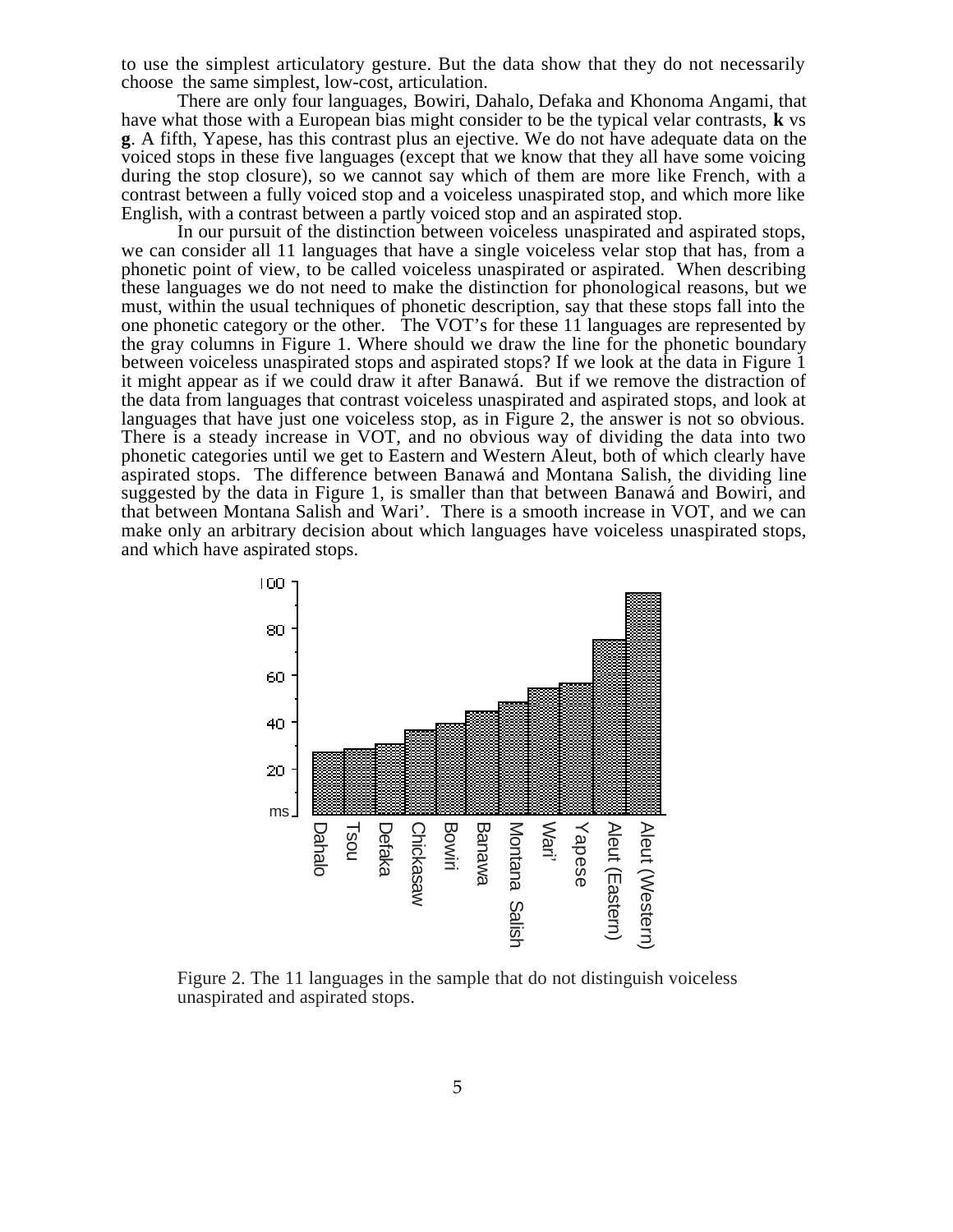Now consider the 7 languages in the sample that contrast voiceless unaspirated and aspirated stops, shown in Figure 3. We noted earlier that when there is no need to make a perceptual distinction we might expect that languages will choose the low-cost option, and make the simplest articulation. This expectation turned out to be wrong. Here, where there is a need to make a perceptual distinction between similar sounds, one might expect that languages would maximize the perceptual difference between them. But, as in the previous case, this expectation is not met. Languages do not behave in this way. Some languages make a large difference, others do not. Hupa has a difference of only 40 ms between voiceless unaspirated and aspirated stops. This is less than half Tlingit's 100 ms.



Figure 3. The 7 languages in the sample that distinguish voiceless unaspirated and aspirated stops.

There are six languages that have ejectives. Apache, Hupa, Montana Salish, Navajo and Tlingit contrast **k**, **k**<sup>5</sup>, **k**<sup>h</sup>. Yapese contrasts **k**, **k**<sup>2</sup>, **g** and Montana Salish has just **k**, **k**<sup>2</sup>. These languages are interesting in that they may use VOT as a helping feature (Stevens, Keyser & Kawasaki,1986) to further the distinction between ejectives and other stops. There is a tendency for this to happen, as can be seen from the data in Figure 4, in which the shading has been arranged so as to make it easier to compare languages. In every language except Hupa the ejectives are clearly distinguished from the other stops by VOT.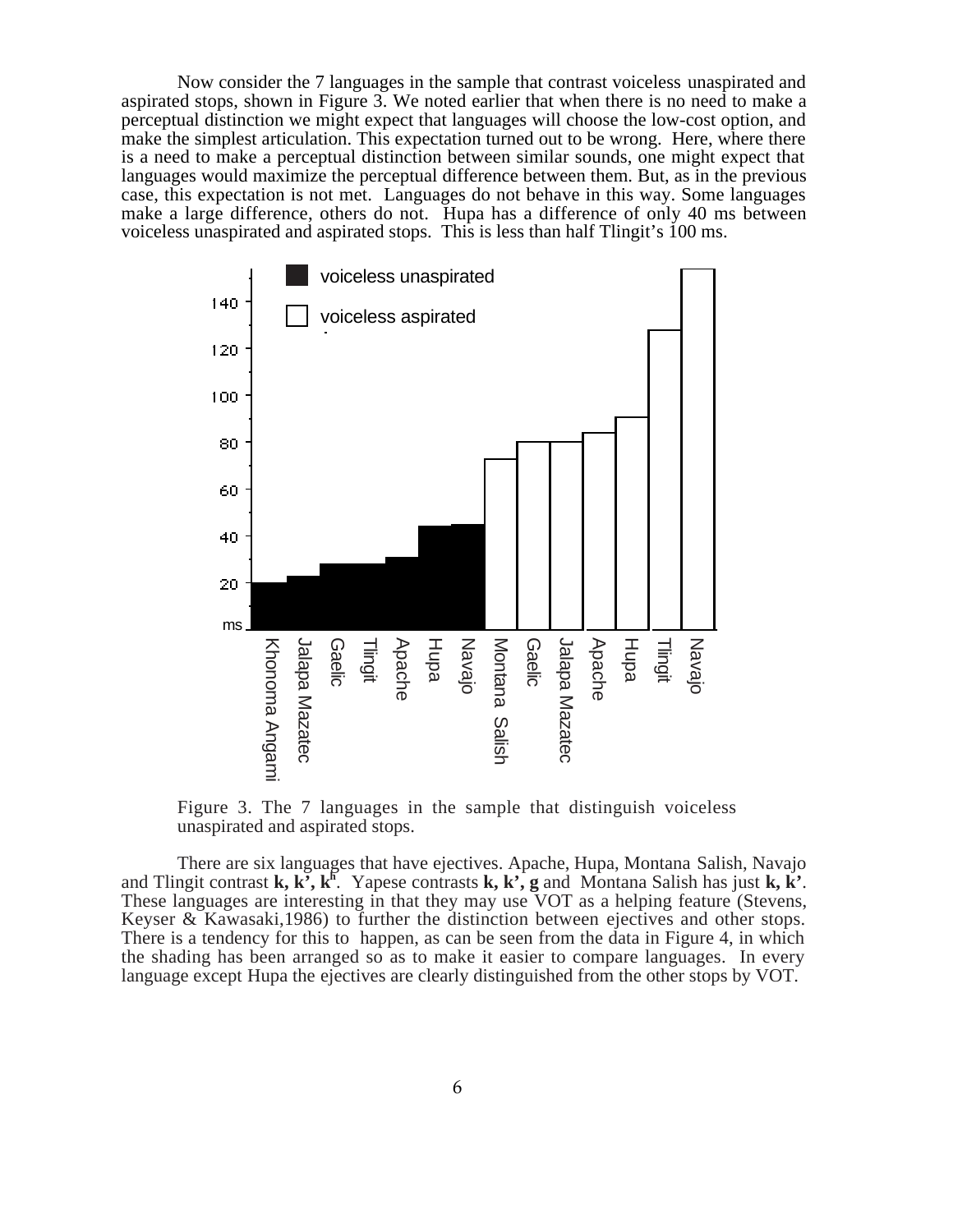

Figure 4. The 6 languages in the sample that have ejectives. Each language has been given a different shading so as to make it easy to compare the ejectives with the other stops in the language.

We will now assess the data as a whole, and consider how phonological statements about each language can be related to observable VOT differences. We presume that phonological descriptions will need to distinguish at least three possibilities [voiced], [voiceless unaspirated] and [aspirated]. We have considered only the [voiceless unaspirated] and [aspirated] categories in this paper, partly because we do not have data on voiced stops, and partly because we do not know of any claims that different degrees of negative VOT are phonologically contrastive. However, languages vary in the amount of voicing that can occur in a phonologically voiced stop, and any mechanism that we propose for the realization of phonologically voiceless stops in terms of physical phonetic variables should apply in a similar way to phonologically voiced stops.

How should the three possibilities {voiced, voiceless unaspirated, aspirated} be realized? Because we want a variable that will be constant within a language across different places of articulation, we propose making phonetic specifications not in terms of the directly observable acoustic measure, VOT, but in terms of an underlying physiological measure. We suggest that there is a phonetic parameter, which we will call Articulatory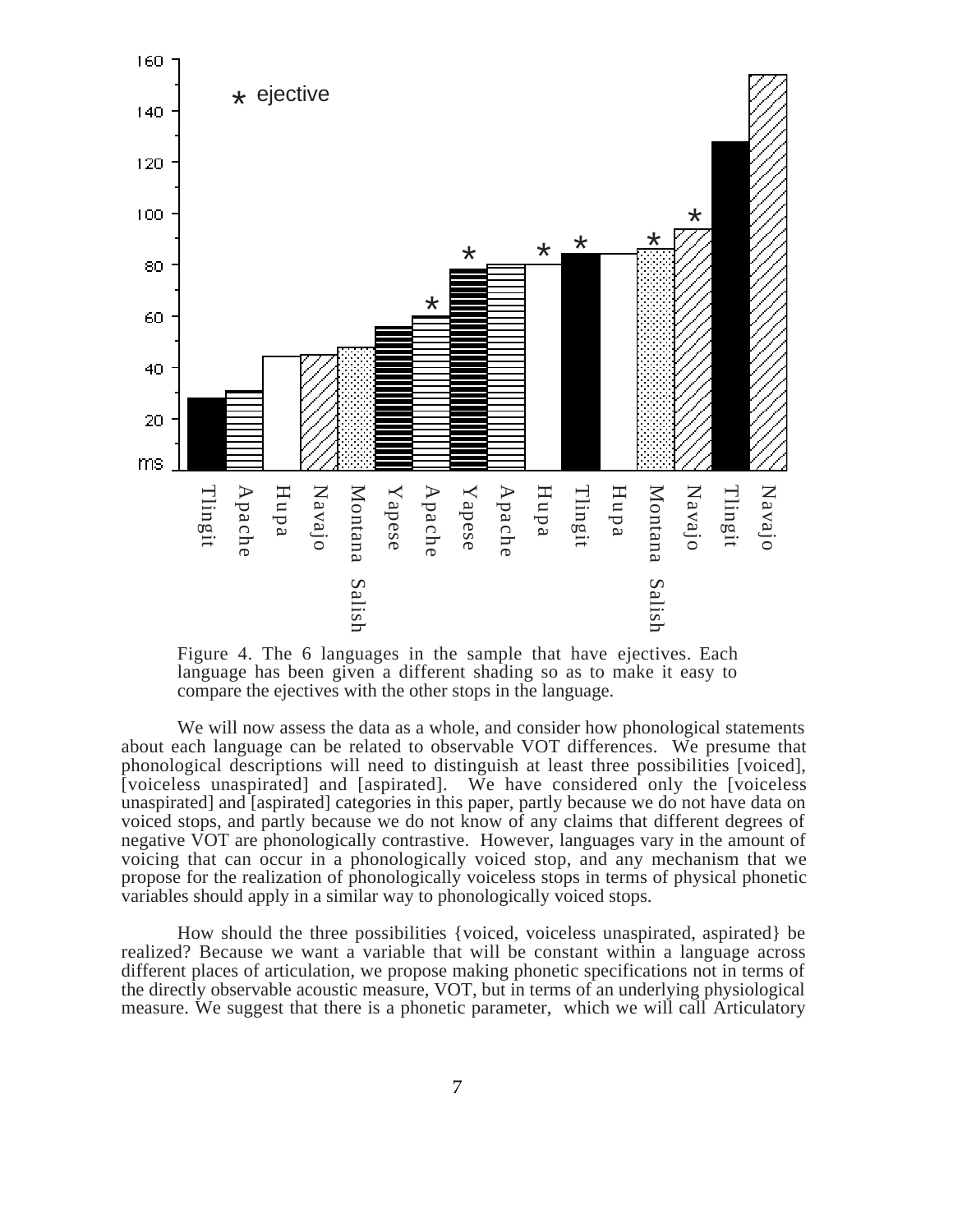VOT, definable in terms of the difference in time between the initiation of the articulatory gesture responsible for the release of a closure and the initiation of the laryngeal gesture responsible for vocal fold vibration. We think it likely that speakers aim for a certain timing difference between articulatory and glottal gestures irrespective of the articulatory gesture involved. This is the low-cost option suggested by Docherty (1992). Differences in VOT within a language are usually the inevitable consequence of the physiological movements and the aerodynamic forces that occur at different places of articulation and in different syntagmatic contexts. Cho and Ladefoged (1999), however, found a few cases in which a single VOT target cannot account for all the observed variations in VOT within a language. Sometimes there may be variations in VOT ascribable to aerodynamic causes (e.g. the variations due to place of articulation in unaspirated stops) that a language may choose to use in other circumstances (e.g. as an aid to the perception of places of articulation of aspirated stops in which different aerodynamic forces occur and would, unless prevented, have produced a different acoustic effect).

Even if we specify VOT in terms of an underlying physiological parameter, our data show that there is a great deal of between language variation. Moreover, it is impossible to predict the differences between languages from knowledge of the phonological contrasts within a language. It is not the case that if a language lacks a contrast between **k** and **k**<sup>h</sup> it will have the simplest possible VOT, with a value between the modal value for **k** and that for **k**<sup>h</sup>. Nor is it the case that if a language does have a contrast between **k** and **k**<sup>h</sup> will it make that contrast with a larger than usual VOT for **k**<sup>h</sup> and a smaller one for **k**, so as to make sure that the difference is easy to hear. Nor does the VOT in ejectives have any simple relation to the VOT of other phonological contrasts. We propose, as in Cho and Ladefoged (1999), that each language chooses a modal VOT value for each of the categories [voiced], [voiceless unaspirated] and [voiceless aspirated] that are specified in the phonology. The statement of these values is the link between phonology and measurable phonetic parameters. A phonological description of a language that does not include statements of this kind is incomplete.

Many thanks are owed to the members of UCLA Phonetics Lab and all the speakers who participated in the project studying 'Phonetic structures of endangered languages'. This work was supported by NSF grant SBR 951118 to Peter Ladefoged and Ian Maddieson.

## **References**

- Blankenship, Barbara, Peter Ladefoged, P. Bhaskararao and N. Chase. 1993. Phonetic structures of Khonoma Angami. Linguistics of the Tibeto-Burman area 16.69-88.
- Cho, Taehong, and Peter Ladefoged. 1999. Variations and universals in VOT: evidence from 18 languages. Journal of Phonetics 27. 207-229.
- Cho, Taehong, Alice Taff, Moses Dirks and Peter Ladefoged. 1997. Some phonetic structures of Aleut. UCLA Working Papers in Phonetics 95.41-67.
- Docherty, Gerry. 1992. The timing of voicing in British English obstruents. Berlin: NewYork.
- Fischer-Jørgensen, Eli. 1954 Acoustic analysis of stop consonants. Miscellanea Phonetica 2.42-59.
- Flemming, Edward, Peter Ladefoged and Sarah Thomason. 1994. Phonetic structures of Montana Salish. UCLA Working Papers in Phonetics 87.1-34.
- Gordon, Matt. 1996. The phonetic structures of Hupa. UCLA Working Papers in Phonetics 93.164-187.